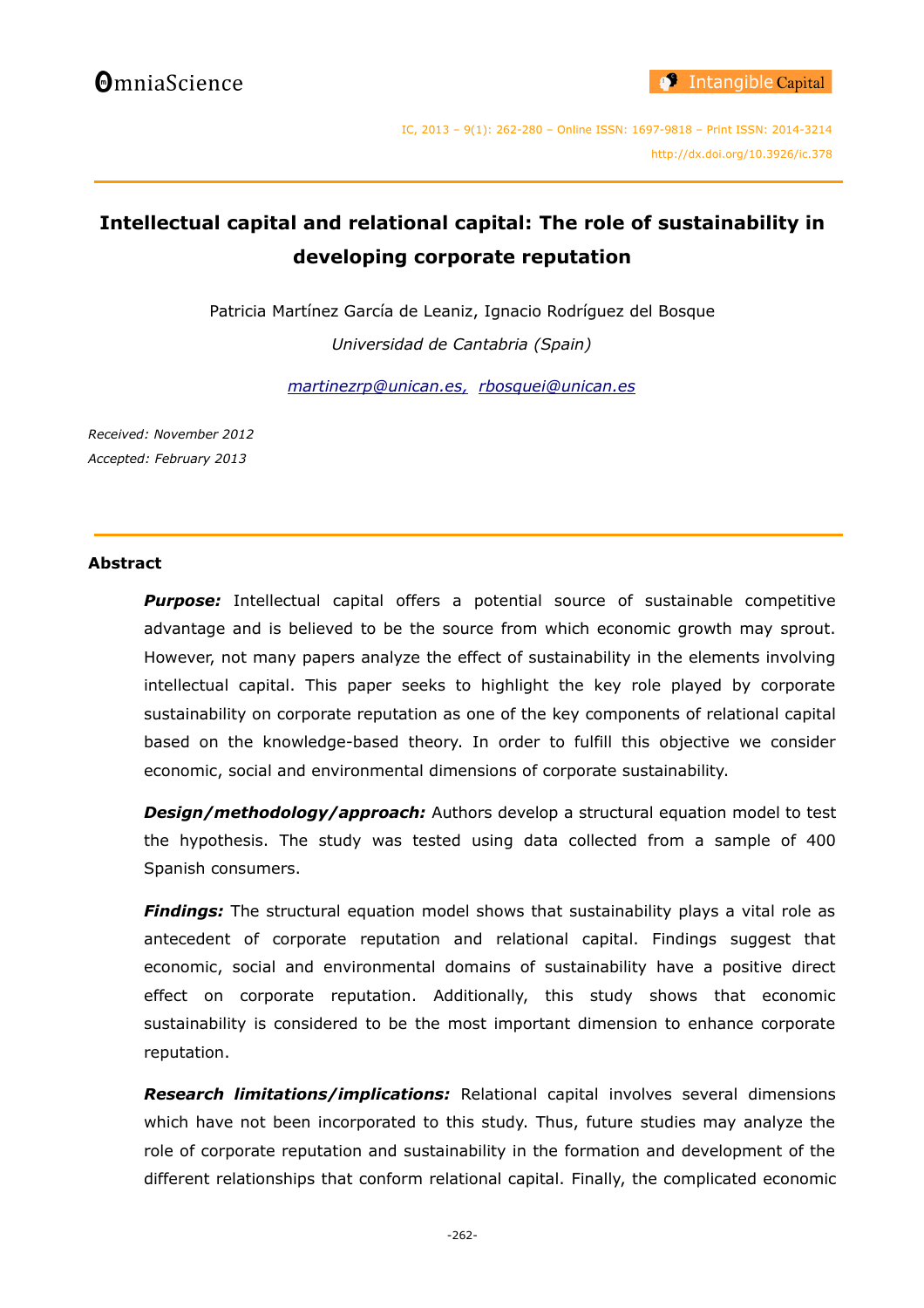environment currently experienced worldwide may affect the perceptions of Spanish consumers and their ratings. The crosscutting nature of this research inhibits an understanding of the variations in the perceptions of the customers surveyed over time, suggesting that this research could be expanded by a longitudinal study. Secondly, the current study has been conducted with consumers of hotel companies in Spain and it is not clear in how far the findings can be generalized to other industries, stakeholders or countries.

**Practical implications:** This research allows managers to identify the activities in which companies can devote resources to in order to increase firm's reputation. By knowing these specific economic, social and environmental activities, companies can understand, analyze and make decisions in a better way about its sector and about the stakeholders that assess these initiatives.

*Originality/value:* To our knowledge, in any case it has been studied simultaneously the influence of sustainability dimensions on corporate reputation, which is a knowledge gap in the academic literature.

*Keywords:* Intellectual capital, relational capital, sustainability, corporate reputation

*JEL Codes:* M00, M10, Q56

# *Introduction*

The justification of firm success has suffered an important change during the last years. A key responsibility has been given to endogenous and firm-specific factors in order to explain sustained generation of wealth and economic growth in organizations (Barney, 1986, 2001; Dierickx & Cool, 1989; Grant, 1991). Practitioners and scholars have highlighted the strategic relevance of intangible resources in rent generation. Intangible assets are primarily based on information and knowledge, so that, this assets are difficult to detect, imitate, replicate and to transfer in the markets (Martín de Castro, López & Navas, 2004). These characteristics explain the increasing attention about studying this kind of phenomena in the academic literature. The interest in the role that knowledge plays within organizations has developed one main research stream known as *intellectual capital* (Bueno, 2000). This mainstream has been named by other scholars as the *knowledge-based view* or as the *knowledge-based theory* of the firm (Grant, 1996; Spender, 1996; Martín de Castro et al., 2004).

This paper can be considered as part of these research streams and shows a model about the relation between sustainability dimensions and corporate reputation, as one of the main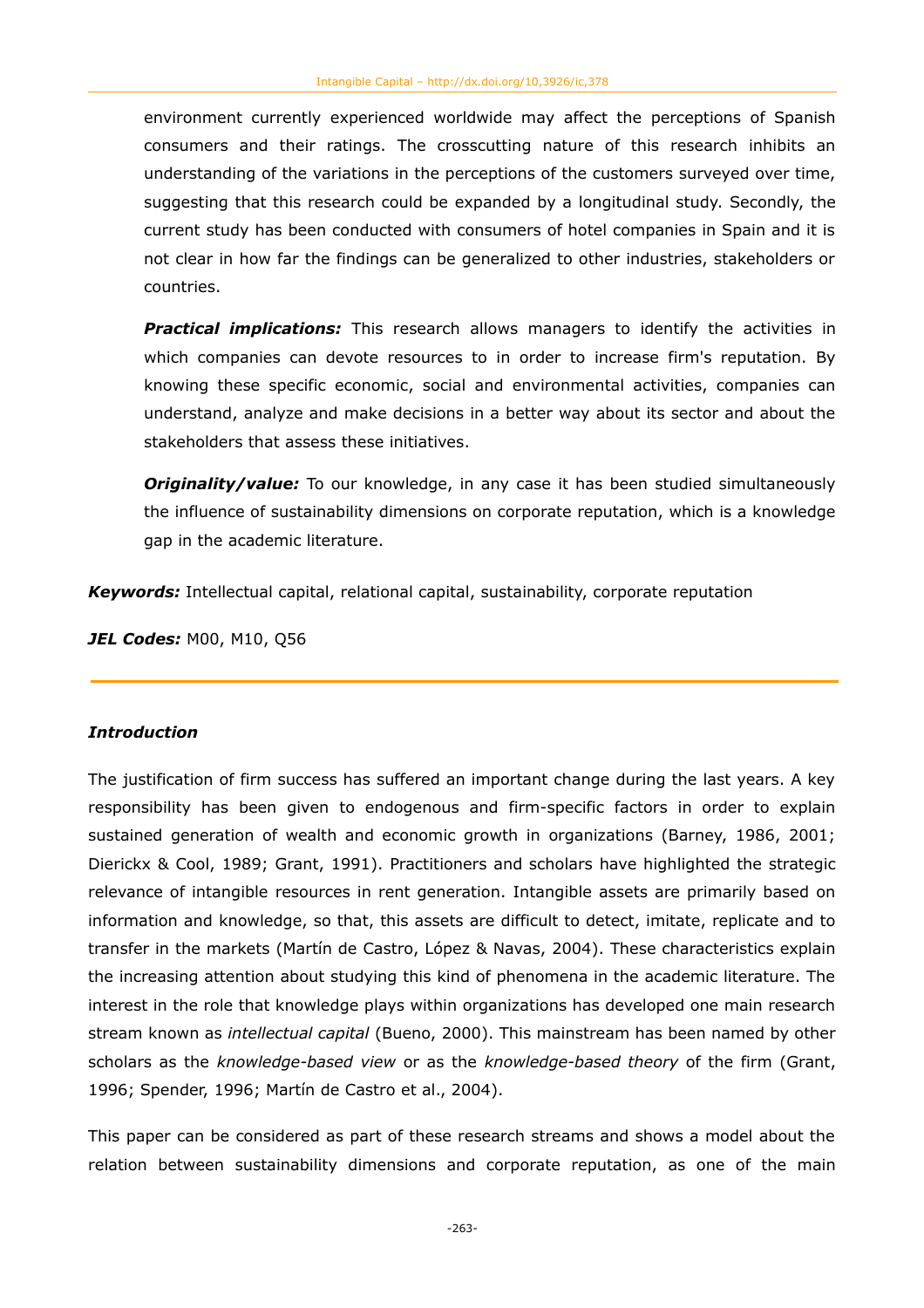components of relational capital, since the current academic literature does not have an understanding of how these notions interact in the context of the *knowledge-based theory* of the firm. Previous studies argued that intellectual capital has positive influence upon competitive advantages of firms (Edvinsson & Malone, 1997; Martín de Castro et al., 2004; Hormiga, Batista & Sánchez, 2011). However, as stated by Chen (2008) "*no research explored whether intellectual capital about sustainability issues has a positive effect on competitive advantages of firms"*. Companies engaging in sustainability (e.g. environmental management, green innovation…) actively can not only increase productivity, but also improve corporate images and thereby obtain corporate competitive advantages under the trends of popular sustainability consciousness of consumers and severe international regulations (Chen, Lai & Wen, 2006). Although previous scholars had paid great attention to explore intellectual capital, none explored intellectual capital about sustainable aspects (Chen, 2008; Figge & Hahn, 2005). Therefore, this study wanted to fill this research gap by exploring the relation between sustainability dimensions and corporate reputation as one of the main components of relational capital. In this proposal three issues must be highlighted: (1) relational capital, (2) corporate reputation and (3) sustainability.

Relational capital is based on the idea that firms are considered not to be isolated systems but as systems that are, to a great extent, dependent on their relations with their environment (Hormiga et al., 2011) and it can be structured into different levels. Based on the model for the measurement and management of intellectual capital "*Intellectus Model*" (CIC, 2012), the first level refers to knowledge and its management regarding the relations that organizations can maintain with the agents that are part of its closer environment. This nearer environment usually presents several agents such as customers, suppliers or shareholders, among others. The capacity of the firm to understand, analyze and make decisions about its industry depends on the study of the relations previously mentioned, that can be considered as a direct influence over the firm's possibilities to achieve rents.

On the other hand, corporate reputation is considered as a moderating element for interorganizational relations (Martín de Castro et al., 2004). This way, corporate reputation is understood as the "*set of perceptions held by people inside and outside a company"* (Fombrun, 1996). This notion, as the awareness or perception about corporate behavior by its stakeholders (Fombrun & Shanley, 1990; Fombrun, 1996), will influence relational processes with the agents of the closer environment.

Finally, most academics and practitioners claim that how executives respond to the challenge of sustainability will profoundly affect the competitiveness and even the survival of organizations (Lubin & Esty, 2010). Despite these advances, sustainability research in the field of intellectual capital has not become a widely studied topic in premier journals. Additionally, practitioners and academics have become increasingly interested in this notion and how it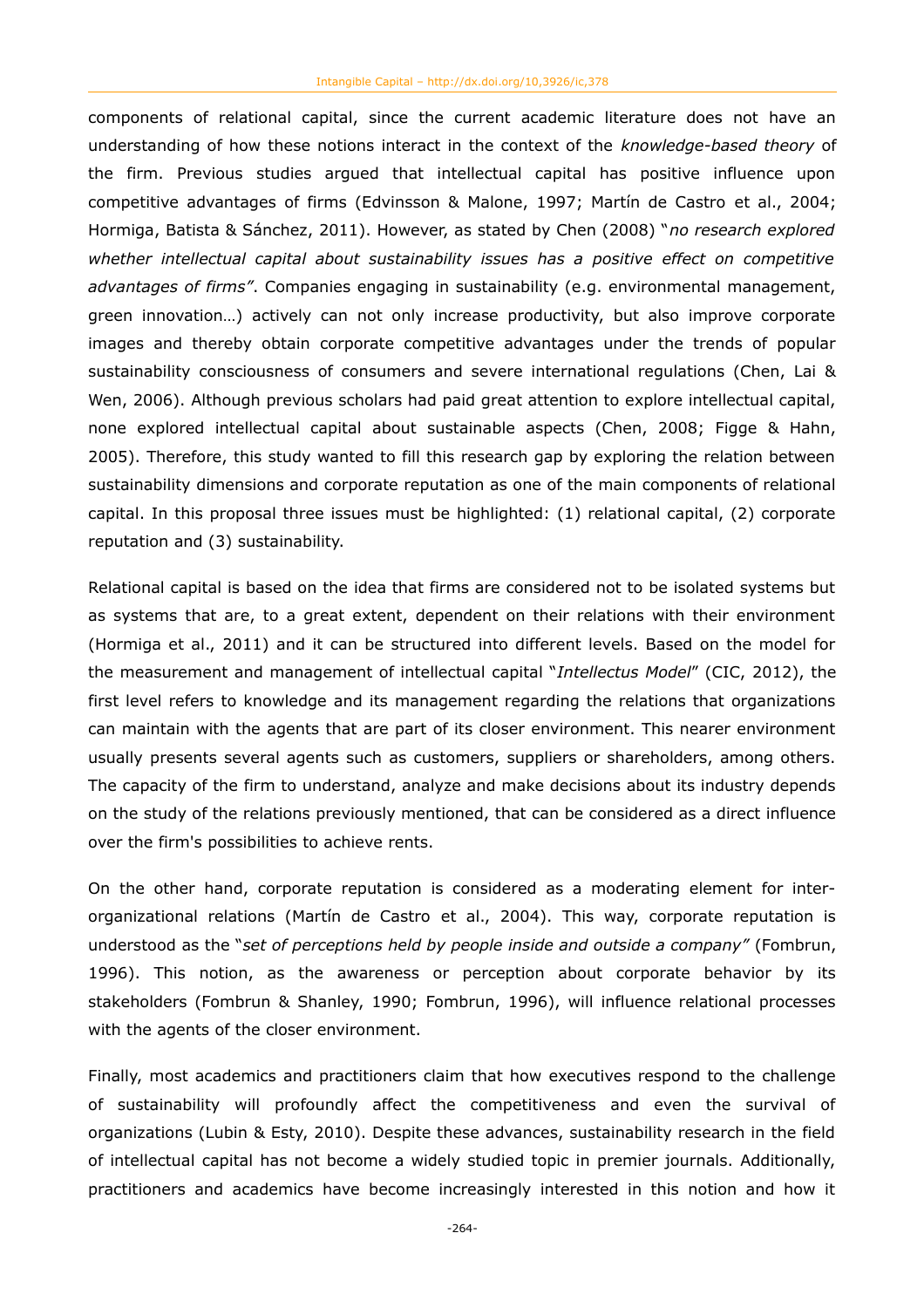relates to other concepts such as corporate reputation (Fombrun, 2005; Waddock, 2002). In part, this is due to the belief that elements of sustainability are key drivers of corporate reputation. These topics turn into an organizational outcome improvement, and this is the reason that makes it decisive to identify, manage and control the actions linked to sustainability and corporate reputation. Based on these ideas, in the literature review section, it will be presented three main research hypotheses that relate corporate sustainability dimensions to corporate reputation.

Thus, this paper mains to offer an understanding of the relationship between sustainability and corporate reputation according to the *knowledge-based theory* since the current academic literature does not have an understanding of how sustainability and corporate reputation interact. We divide the concept of sustainability into three main dimensions: economic, social and environmental. To our knowledge, in any case has been studied simultaneously the influence of sustainability dimensions on the corporate reputation, which is a knowledge gap in the academic literature regarding intellectual capital and the *knowledge-based theory*. Our findings show that the economic, social and environmental domains of sustainability have a direct and positive effect on corporate reputation.

We decided to conduct our research in the Spanish tourism industry, more specifically in the hospitality sector, for several reasons. First, it is a sector in which sustainable initiatives are developed (De Grosbois, 2012) and secondly, this research field helps us avoid the limitations of laboratory experiments, since data are obtained in real conditions of use. Finally, this paper is structured as follows. The next section presents the theoretical framework and reviews the literature on intellectual capital, relational capital, corporate reputation and sustainability. Section three presents the research methodology. The development of hypothesis is presented in the fourth section followed by the presentation of the results. Finally, concluding remarks and implications for management are presented.

# *Conceptual framework*

# **Intellectual capital: The role of corporate reputation in developing relational capital**

Recent years have been marked by the increasing importance of the role of intangible assets in firms (Hansen, Nohria & Tierney*,* 1999; Lev, 2001). Several authors declare that the current inclination for organizations is to focus more on intangible assets when seeking competitive advantages and less on material assets (Bontis, 1996; Martín de Castro et al., 2004) and that firms with an adequate intellectual capital have a better chance of survival (Hormiga et al., 2011). The concept of "*intellectual capital*" was popularized by Tom Stewart in 1991 when Fortune Magazine published his article "*Brainpower: How intellectual capital is becoming America's most valuable asset"* (Bontis, 1996). In spite of the immense amount of research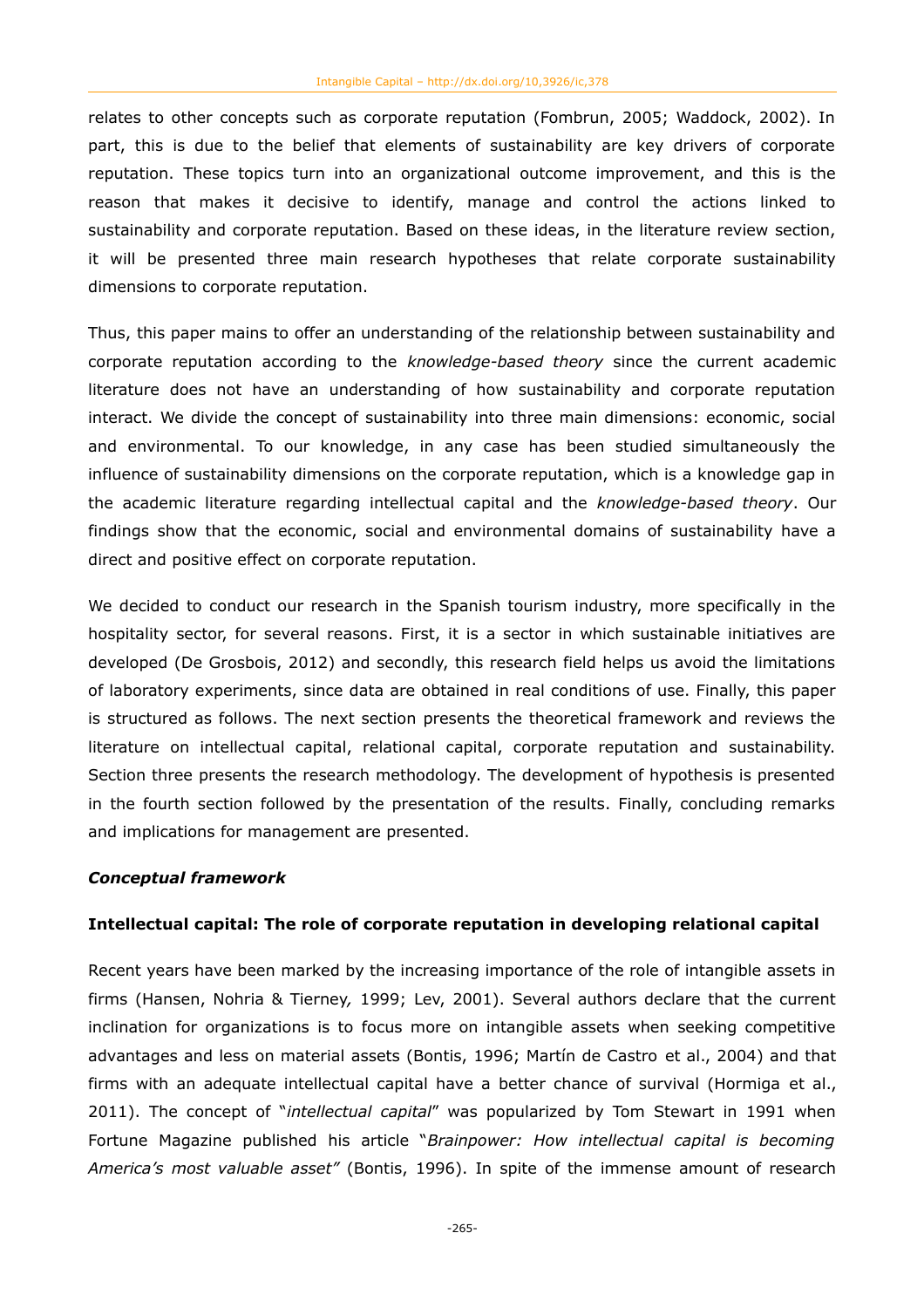about this topic, there is still no single definition commonly accepted. In this paper intellectual capital is defined as "*the knowledge that can be converted into future profits and comprises resources such as ideas, inventions, technologies, designs, processes and informatic programs"* (Sullivan, 1999).

Several authors have recognized that economic wealth comes from knowledge assets or intellectual capital, and its practical application (Dean & Kretschmer, 2007). However, the emphasis on this concept is relatively new, and the management of the organization's intellectual capital has become one of the key tasks in the corporate agenda. Nevertheless, this labor is especially difficult because of the problems involved in the identification, classification, measurement and strategic evaluation of intellectual capital. In recent decades, various alternatives have been proposed for the categories that involve intellectual capital. One of the classifications with the greatest consensus among academics is the one based on three dimensions including human, structural and relational capital (Brennan & Connell, 2000; Roos, Bainbridge & Jacobsen*,* 2001; Marr & Roos, 2005). Among these three domains, relational capital is recognized by many authors as the organization's most important intangible resource by playing a fundamental role in firms. The dimension of relational capital is based on the notion that firms are considered not to be isolated systems but as systems that are, to a great extent, dependent on their relations with their environment (Martín de Castro et al., 2004). Thus, this type of capital includes the value generated by relationships not only with customers, but with suppliers, shareholders and stakeholders, both internal and external.

In this regard, the strategic role of corporate reputation in gaining competitive advantage and relational capital has strong support in the academic literature. Relevant authors such as Barney (1986), Dierickx and Cool (1989) or Grant (1991), highlight its importance. In this sense, Fombrun and Shanley (1990) sustain that a good reputation is important to obtain competitive advantage because provide relevant information to stakeholders about the firm. As previously mentioned, corporate reputation is understood as the "*set of perceptions held by people inside and outside a company"* (Fombrun, 1996). This notion, as the awareness or perception about corporate behavior by its stakeholders (Fombrun & Shanley, 1990; Fombrun, 1996), will influence relational processes with the agents of the closer environment. A firm's reputation is produced by the interactions of the company with its stakeholders and by information about the company and its actions circulated among stakeholders (Fombrun, 1996). Thus, reputation has an important influence upon stakeholder beliefs, attitudes, and behaviors when these groups have incomplete information regarding organizational characteristics (Weigelt & Camerer, 1988). The foundation for the influence of reputation upon stakeholder behavior is derived from the game theory (Weigelt & Camerer, 1988) and signaling theory (Wernerfelt, 1988). The explanation to game theory models is that each agent has a set of privately known information that reflects their individual characteristics (Weigelt & Camerer,

-266-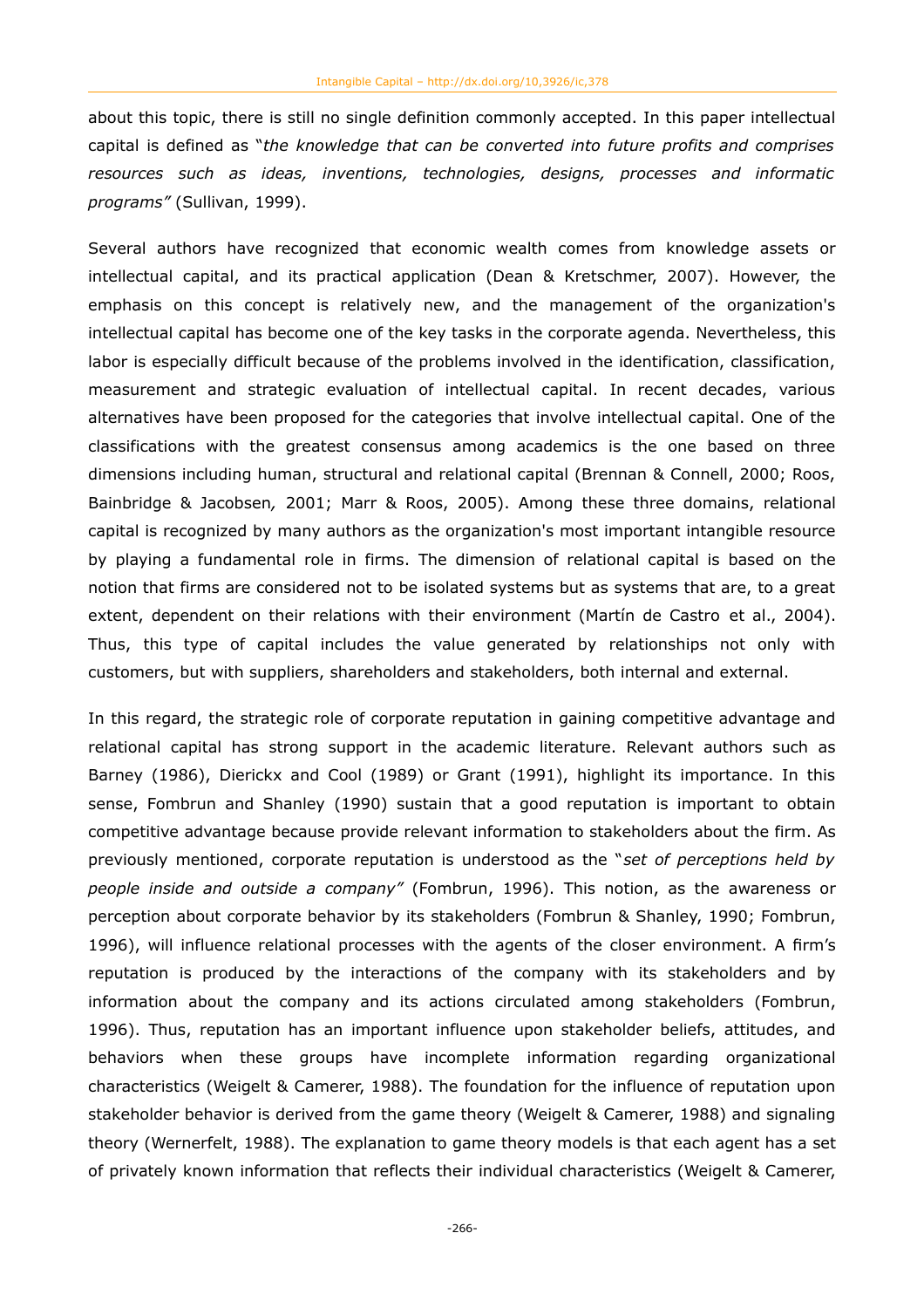1988). In organizations, this private information includes issues such as plant capacity, strategic preferences or the quality of products and services (Milgrom & Roberts, 1986). Therefore, these characteristics influence the preferences and future behaviors of stakeholders. With regard to this, Fombrun and Shanley (1990) suggest a number of potential signals that influence reputation with a range of stakeholders: (1) market signals such as market performance, market risk or dividend policy, (2) institutional signals as institutional ownership, social responsibility and sustainability, media visibility or firm size, (3) accounting signals such as accounting profitability and accounting risk and (4) strategy signals as differentiation or diversification position. The role of reputational signals is to reduce uncertainty as to whether explicit and implicit contractual claims will be fulfilled (Cornell & Shapiro, 1987). Therefore, reputation has the effect of increasing the attractiveness of an exchange relationship (Smith, 1992; Erdem & Swait, 1998). By modifying stakeholder perceptions of uncertainty regarding the outcomes of an exchange with the organization, reputation reduces the perceived risk of the exchange. *Ceteris paribus*, reduced perceived risks, increases the propensity of stakeholders to enter into an exchange with the firm (Hayton, 2005).

#### **Sustainability dimensions in business**

From a business point of view, sustainability connotes three dimensions: economic, social and environmental (Choi & Ng, 2011; Sheth, Sethia & Srinivas*,* 2011). In this research authors understand the notion of sustainability meaning "*to meet the present needs without compromising the ability of future generations to meet their own needs"* (WCED, 1987). Sustainability is an approach firms are increasingly adopting to conduct business. However, results from several international studies show that this notion is being adopted slowly. According to a McKinsey Global Survey (2010), based on responses from nearly 2,000 executives, reports that despite its recognized importance, companies are not taking a proactive approach to managing sustainability. Among the three dimensions previously mentioned, environmental sustainability has received the most attention to date. This dimension refers to the maintenance of natural capital (Goodland, 1995). As Stern (1997) argues, environmental damage caused by consumption threatens human welfare and health. The main environmental concerns arising from rapid growth in consumption are two-fold: environmental degradation risks and eco-system resource constraints. Environmental risks are losses and harm such as biodiversity loss, deforestation and soil erosion due to climate change and pollution of water systems and land (Sheth et al., 2011). Eco-system constraints suggest that the earth cannot support unlimited growth in consumption (Speth, 2008). This orientation is limited when compared to more recent developments in the concern for the environment and to a broader orientation of sustainability having not only environmental aspects but also economic and social concerns (Choi & Ng, 2011; Sheth et al., 2011).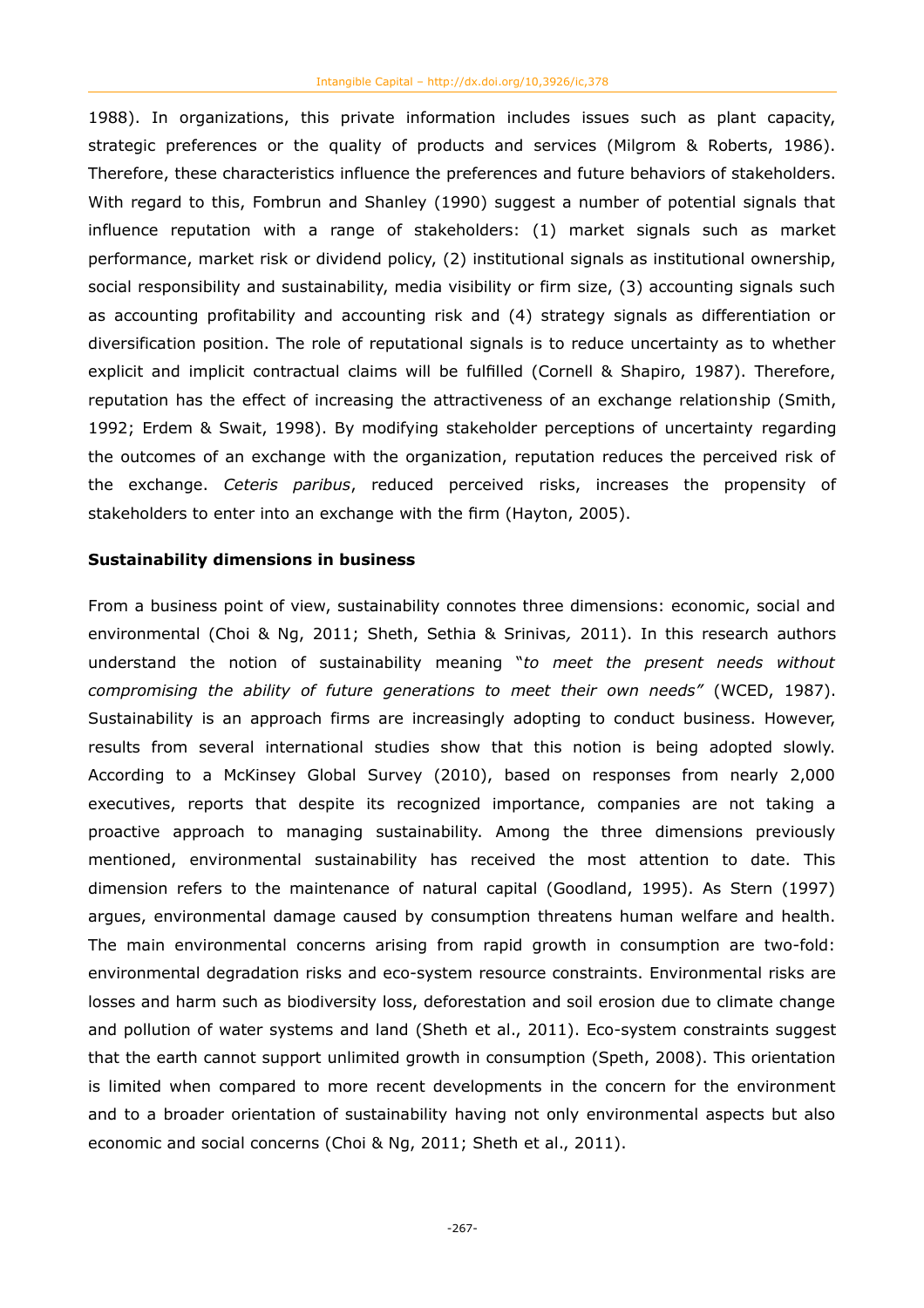The economic dimension of sustainability refers to companies' ability to create value and enhance financial performance. With the enduring international economic and financial crisis, society is deeply concerned with economic sustainability due to fear of general job losses and financial risks to government and public programs (Choi & Ng, 2011). Several authors have tried to articulate the significance of the economic dimension of sustainability. Sheth et al. (2011) have identified two different aspects of the economic dimension. The first one is related to conventional financial performance such as cost reductions, and the second issue relates to economic interests of external stakeholders such as a broad-based improvement in economic well-being and standard of living. To finish, social dimension of sustainability describes the consideration of societal issues like tolerance toward others or equal rights (Goodland, 1995) and is concerned with the well-being of people and communities as a noneconomic form of wealth (Choi & Ng, 2011). This dimension of sustainability has probably become more apparent due to the increasing number of financial scandals as well as a great number of public expectations of companies to do more for social well-being (Mohr & Webb, 2005).

#### **Sustainability and corporate reputation**

By revealing sustainability initiatives, companies are able to facilitate the projection of a social image (Gray, Kouhy & Lavers, 1995) which will lead to increased corporate reputation and reduce reputational risks (Fombrum, Gardberg & Barnett*,* 2000; Bebbignton, Larrinaga-González & Moneva*,* 2008). Actually, the inclusion of social and environmental activities in the corporate agenda is a part of the conversation between organizations and their publics and it provides information on firms' activities that help educate, inform and change perceptions and expectations of these stakeholders (Adams & Larrinaga-González, 2007). Corporate reputation can be conceptualized as the "*set of perceptions held by people inside and outside a company"* (Fombrun, 1996). A company's reputation is the perceptions of its relevant stakeholders, such as customers, employees, owners, suppliers and strategic partners, society and community (ranging from both local to international, including current and future generations), government or non-governmental organizations, among others. An advanced corporate reputation acts as both an intangible asset and a source of strategic advantage increasing companies' long term ability to create value (Caves & Porter, 1977) since corporate reputation is composed of a company's unique set of skills in delivering both economic and non-economic benefits (Fombrum, 1996). Sustainability is increasingly seen as a determinant of corporate reputation since firms show externally that they are aware of the need of managing a wider range of social and environmental issues (Friedman & Miles, 2001). Furthermore, this concept is relied upon to enhance corporate reputation (Becker-Olsen, Cudmore & Hill, 2006; Pirsch, Gupta & Grau*,* 2007) and academic literature has recently suggested that companies may use sustainability as a way to manage their reputation risk (Bebbington et al., 2008).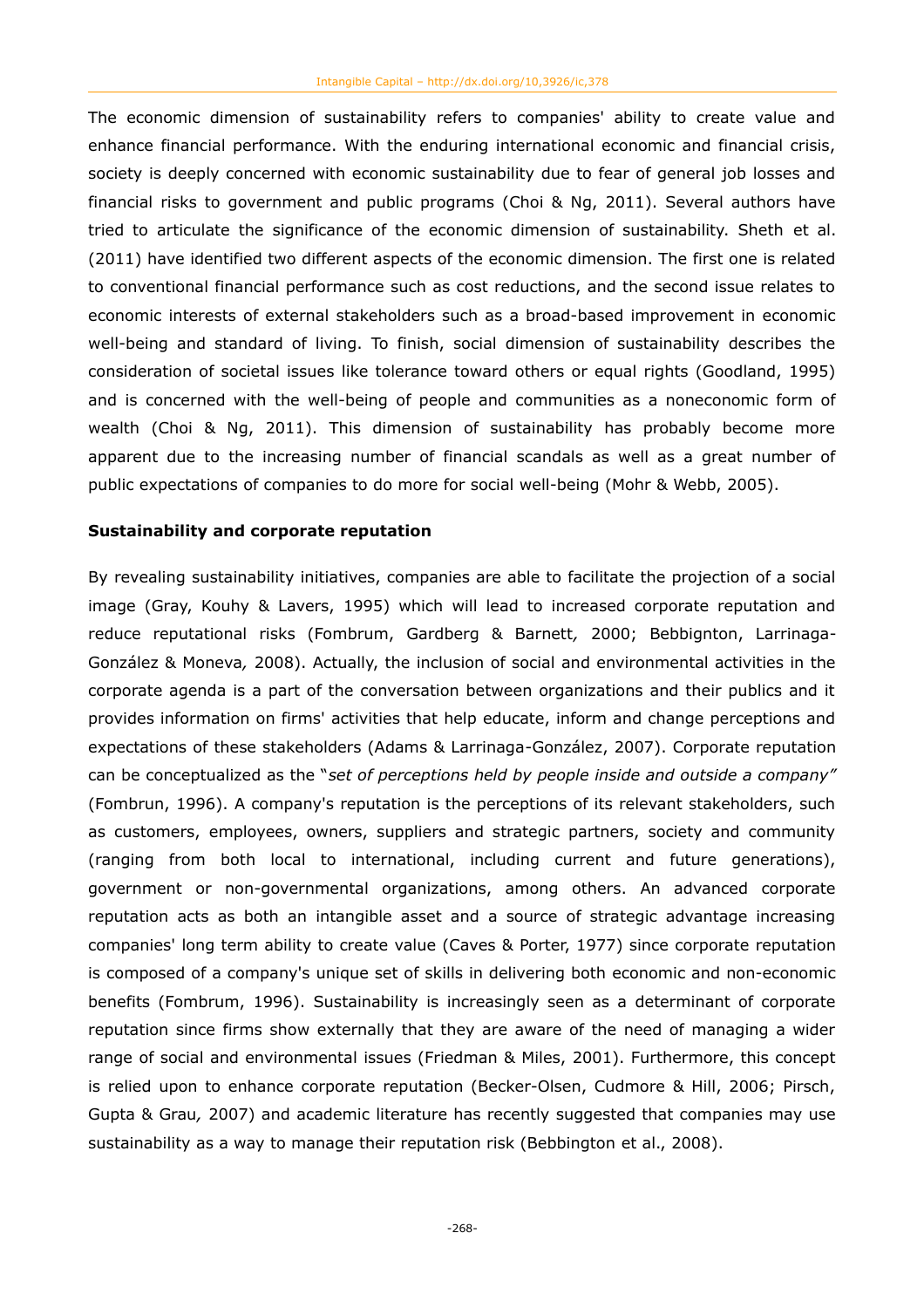Sustainability has been found to reduce public scrutiny, providing a license to operate in society and enhancing the latitude of public tolerance when things go wrong (Klein & Dawar, 2004). In this way, sustainability may act as a barrier permitting the company a certain degree of tolerance for error in what, through the responsibilities imposed by its reputation and the promises made in its marketing communications, audiences have come to expect (Pomering & Johnson, 2009). As previously mentioned, academics and practitioners attribute considerable power to corporate reputation built on sustainability aspects. General benefits attributed to sustainability include investment appeal, market share, business performance and organizational attractiveness, among others (Maignan, Ferrell & Hult, 1999; Luce, Barber & Hillman, 2001). Firms that act in a socially responsible manner and have a history of fulfilling their obligations to various stakeholders are creating reputational advantage (Miles & Covin, 2000).

The influence of sustainability on corporate reputation has been theoretically proposed but, as far as it is known, in any case has been analyzed the influence of sustainability dimensions on corporate reputation. The importance of knowing if such influence exists in practice and determining its magnitude is due to the fact that this effect would provide empirical support for the idea that sustainability is an important source of competitive advantage (Caves & Porter, 1977; Fombrun, 1996) generating multiple business benefits. Hence, and based on the previous literature review we propose:

- *H1: The economic dimension of sustainability has a positive direct effect on corporate reputation.*
- *H2: The social dimension of sustainability has a positive direct effect on corporate reputation.*
- *H3: The environmental dimension of sustainability has a positive direct effect on corporate reputation.*

# *Methodology*

# **Data collection and sample**

Personal surveys of customers were conducted in Spain according to a structured questionnaire in order to test the hypotheses. To design the research sample, a non-probability sampling procedure was chosen (Trespalacios, Vázquez & Bello, 2005). Particularly, a convenience sample was used. To guarantee greater representation of the data, a multistage sampling by quotas was made by characterizing the population according to two criteria relevant to the research: the sex and the age of the respondents, which is included in the Census Bureau (2010). From the target sample of 400 questionnaires, 382 questionnaires were completed, 18 were discarded as incomplete. Hence, the final response rate was 95.5 %.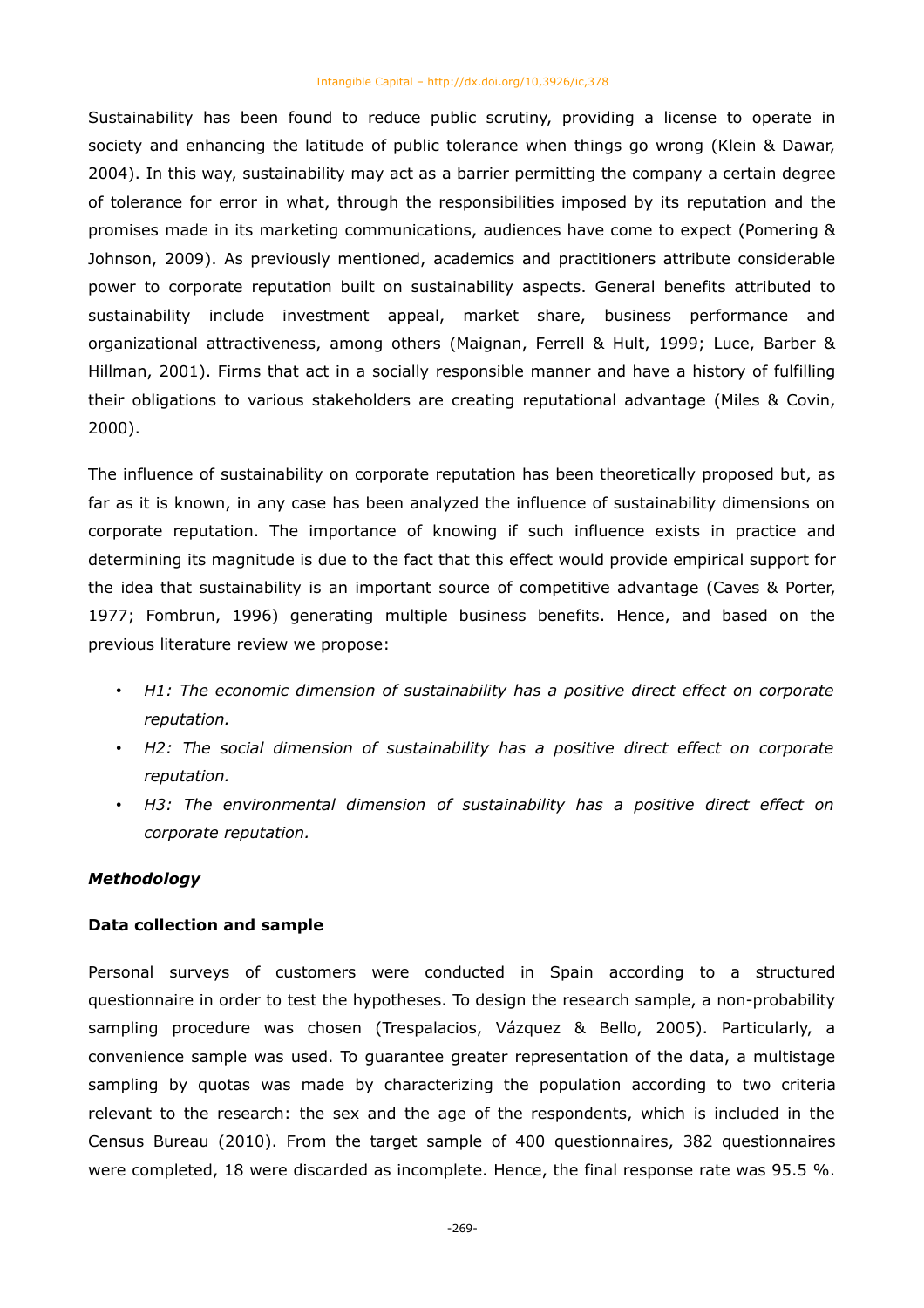Data were gathered during the month of April 2011 in the Autonomous Community of Cantabria (Spain). The final sample consists of 186 females (49%) and 196 males (51%); 38 under the age of 25 (10%); 74 between the ages of 25 and 34 (19.5%); 71 between the ages of 35 and 44 (18.5%); 76 between the ages of 45 and 54 (20%) and 123 over the age of 55 (32.1%).

Finally, we decided to conduct our research in the Spanish tourism industry, more specifically in the hospitality sector, for several reasons. First, it is a sector in which sustainable initiatives are developed (De Grosbois, 2012) and secondly, this research field helps us avoid the limitations of laboratory experiments, since data are obtained in real conditions of use. Table 1 displays the main characteristics of the research. Preliminary versions of the questionnaire were administered to a convenience sample of 18 consumers, and pretest results were used to improve measures and design and appropriate structure for the questionnaire. Existing wellestablished multiple-item 7-point Likert scales were adopted to measure our variables. Sustainability dimensions were measured using a seventeen-item scale from Martínez, Pérez and Rodríguez del Bosque (2012). To finish, we measured corporate reputation with four items developed by Ahearne, Jelinek and Rapp (2005). The final measures are provided in the Appendix.

| <b>Universe</b>           | Hotel clients over 18 years of age                            |
|---------------------------|---------------------------------------------------------------|
| <b>Scope</b>              | Spain (The Autonomous Community of Cantabria)                 |
| <b>Date of fieldwork</b>  | <b>April 2011</b>                                             |
| <b>Sample</b>             | 382 valid questionnaires                                      |
| <b>Sampling procedure</b> | Quota sampling according to the criteria of 1) sex and 2) age |
| <b>Processing of data</b> | PASW v. 18.0, EQS v. 6.1                                      |

Table 1. Research technical record

#### **Psychometric properties of the measurement instrument**

In order to achieve the objectives of our research, the authors followed Anderson and Gerbing (1988) two-stage procedure. First of all, the goodness of the measurement instrument's psychometric properties was analyzed by a confirmatory factor analysis and secondly, the structural relations among the theoretically proposed latent variables were analyzed through a structural equation model. Both the measurement model and the causal relations model were estimated using the maximum likelihood method with robust estimators using EQS v.6.1.

The psychometric properties (reliability and validity) of the measurement instruments were assessed by a confirmatory factor analysis containing all the multi-item constructs in our theoretical framework by using EQS v.6.1 (Bentler, 1995). The reliability of the measurement scales proposed was evaluated using the Cronbach's alpha coefficient and by an average variance extracted (AVE) (Hair, Black, Babin & Anderson*,* 2010). The values of these statistics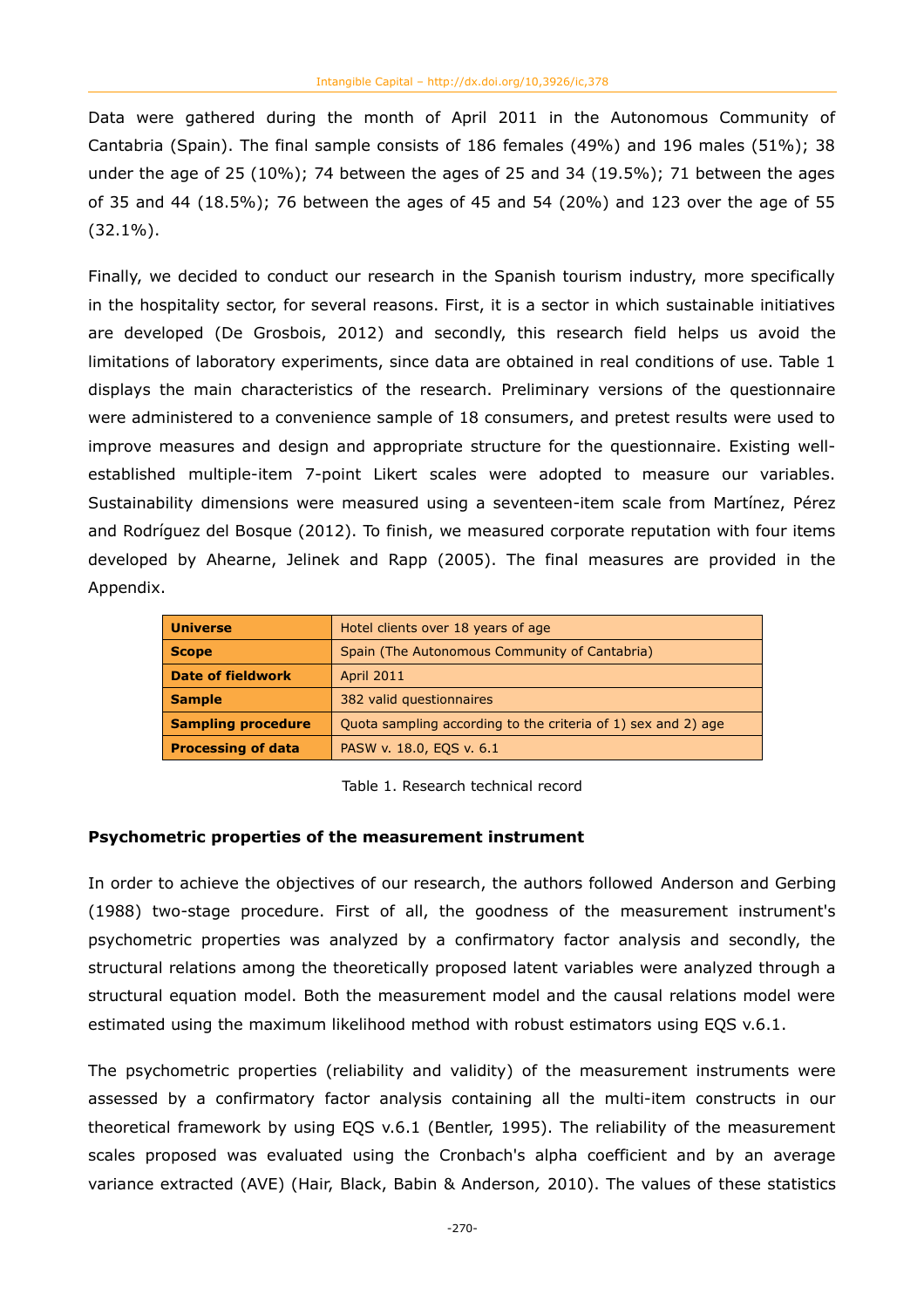exceed the minimum recommended values of 0.7 and 0.5, respectively (Hair et al., 2010), which confirm the internal reliability of the model. In addition, all the items are significant at a confident level of 95% and their standardized lambda coefficients exceed 0.5 (Steemkamp & Van Trijp, 1991), confirming the convergent validity of the model. Finally, in order to confirm the discriminant validity, the confidence intervals for the correlation of the constructs are estimated and compared with the unit. In none of the cases did the intervals contain the value 1. Therefore, the measurement model proposed is correct. Finally, the goodness of fit of the analysis was verified with the Satorra-Bentler  $\chi^2$  (S-B  $\chi^2$ ) (p < 0.05) and the comparative fit indices NFI, NNFI, IFC and IFI, which are the most common measures for confirmatory tests (Uriel & Aldás, 2005). All values were greater than 0.9 (Bentler, 1995), indicating that the model provides a good fit. Table 2 shows the statistics calculated to verify these properties and the main goodness of fit indicators.

| <b>Factor</b> | <b>Item</b>                                                                                                          | Std. lambda                                                 | Cronbach's $\alpha$ | <b>AVE</b>                                                                           |
|---------------|----------------------------------------------------------------------------------------------------------------------|-------------------------------------------------------------|---------------------|--------------------------------------------------------------------------------------|
| <b>ECO</b>    | ECO <sub>1</sub><br>ECO <sub>2</sub><br>ECO <sub>3</sub><br>ECO <sub>4</sub>                                         | 0.816<br>0.883<br>0.788<br>0.849                            | 0.902 0.697         |                                                                                      |
| <b>SOC</b>    | SOC <sub>1</sub><br>SOC <sub>2</sub><br>SOC <sub>3</sub><br>SOC <sub>4</sub><br>SOC <sub>5</sub><br>SOC <sub>6</sub> | 0.773<br>0.685<br>0.773<br>0.700<br>0.709<br>0.770          | 0.876 0.542         | $S-By2$ 441.82<br>$(p=0,000)$                                                        |
| <b>ENV</b>    | ENV1<br>ENV <sub>2</sub><br>ENV <sub>3</sub><br>ENV4<br>ENV <sub>5</sub><br>ENV <sub>6</sub><br>ENV7                 | 0.761<br>0.764<br>0.722<br>0.718<br>0.787<br>0.761<br>0.748 | 0.985 0.579         | $BBNFI = 0.905$<br>$BBNNFI = 0.931$<br>$CFI = 0.941$<br>$IFI = 0.941$<br>RMSEA=0.061 |
| <b>REP</b>    | REP1<br>REP <sub>2</sub><br>REP3<br>REP4                                                                             | 0.891<br>0.898<br>0.780<br>0.900                            | 0.925 0.755         |                                                                                      |

Table 2. Confirmatory factor analysis of the final model

#### *Analysis of structural relations and hypothesis testing*

Table 3 and Figure 1 show the standardized coefficients for the structural relations tested. As it is shown, the goodness of fit indices for the structural model show a good fit so that it is possible to test the proposed hypotheses. H1, H2 and H3 are supported ( $β = 0.326<sup>*</sup>$ ;  $\beta = 0.228^*$ ;  $\beta = 0.173^*$ ) as the economic, social and environmental dimension of sustainability have a positive direct effect on corporate reputation. This study shows that economic sustainability is considered to be the most important dimension to enhance corporate reputation (β = 0.326\*; p < 0.05\*), followed by social sustainability (β = 0.228\*; p < 0.05\*). These results give empirical support to the idea that the efforts made by companies towards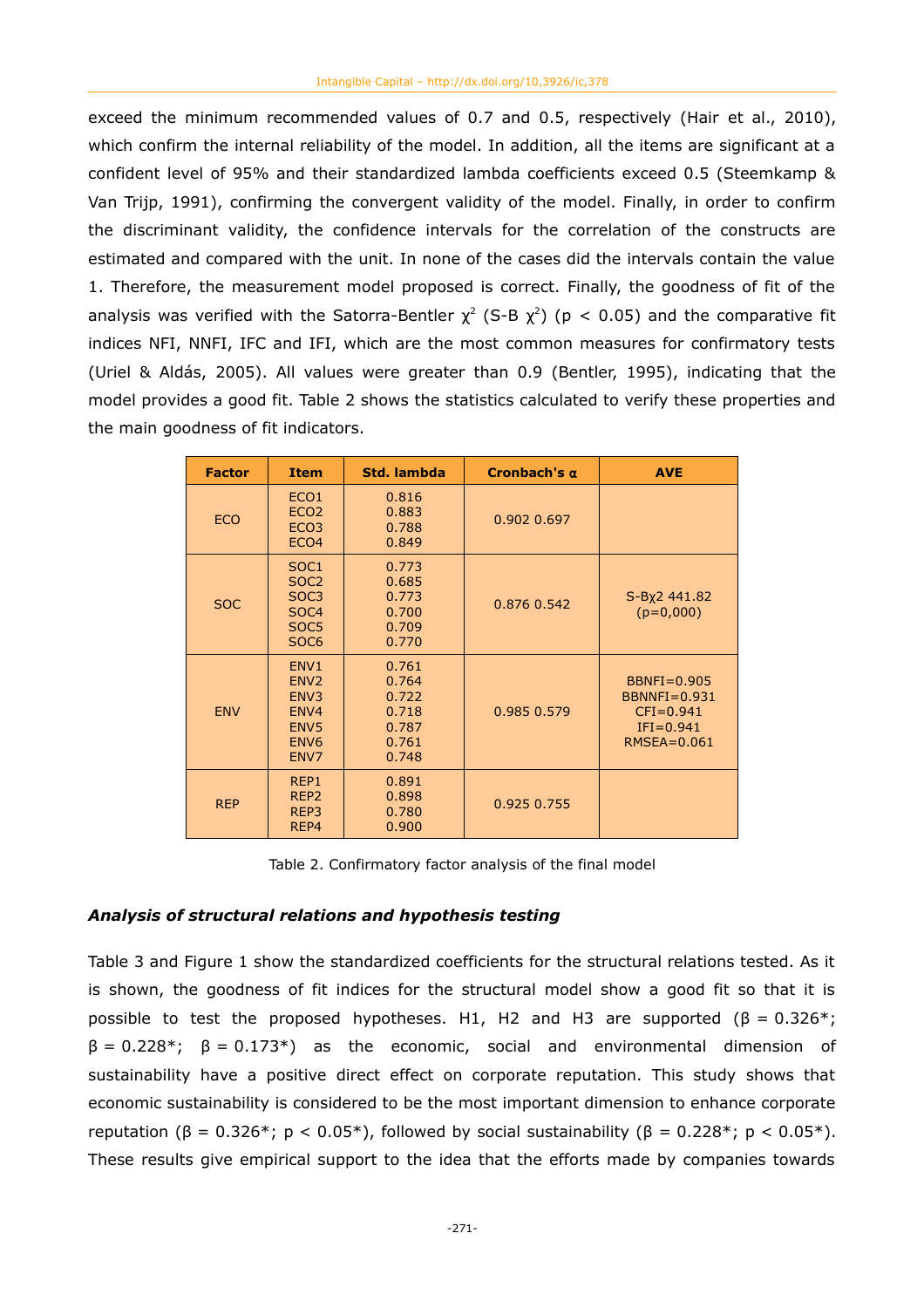sustainability will be rewarded by the projection of a positive reputation. Therefore, the proposed model is totally supported by the results.



|  |  |  | Figure 1. Structural model estimation |
|--|--|--|---------------------------------------|
|--|--|--|---------------------------------------|

| <b>Hypotheses</b> | <b>Structural relationship</b>                                                   | <b>Std. coefficient</b><br>(Robust t-value) | <b>Contrast</b> |
|-------------------|----------------------------------------------------------------------------------|---------------------------------------------|-----------------|
| H1                | Economic dimension ® Reputation                                                  | $0.326(4.480)*$                             | Accepted        |
| H <sub>2</sub>    | Social dimension ® Reputation                                                    | $0.228(2.300)*$                             | Accepted        |
| H <sub>3</sub>    | Environmental dimension ® Reputation                                             | $0.173(1.982)*$                             | Accepted        |
|                   | BBNFI = $0.905$ BBNNFI = $0.932$ CFI = $0.942$<br>$S-B\chi$ 2 438.23 (p = 0,000) | $IFI = 0.942$<br>$RMSEA = 0.060$            |                 |

 $p < 0.05*$ 

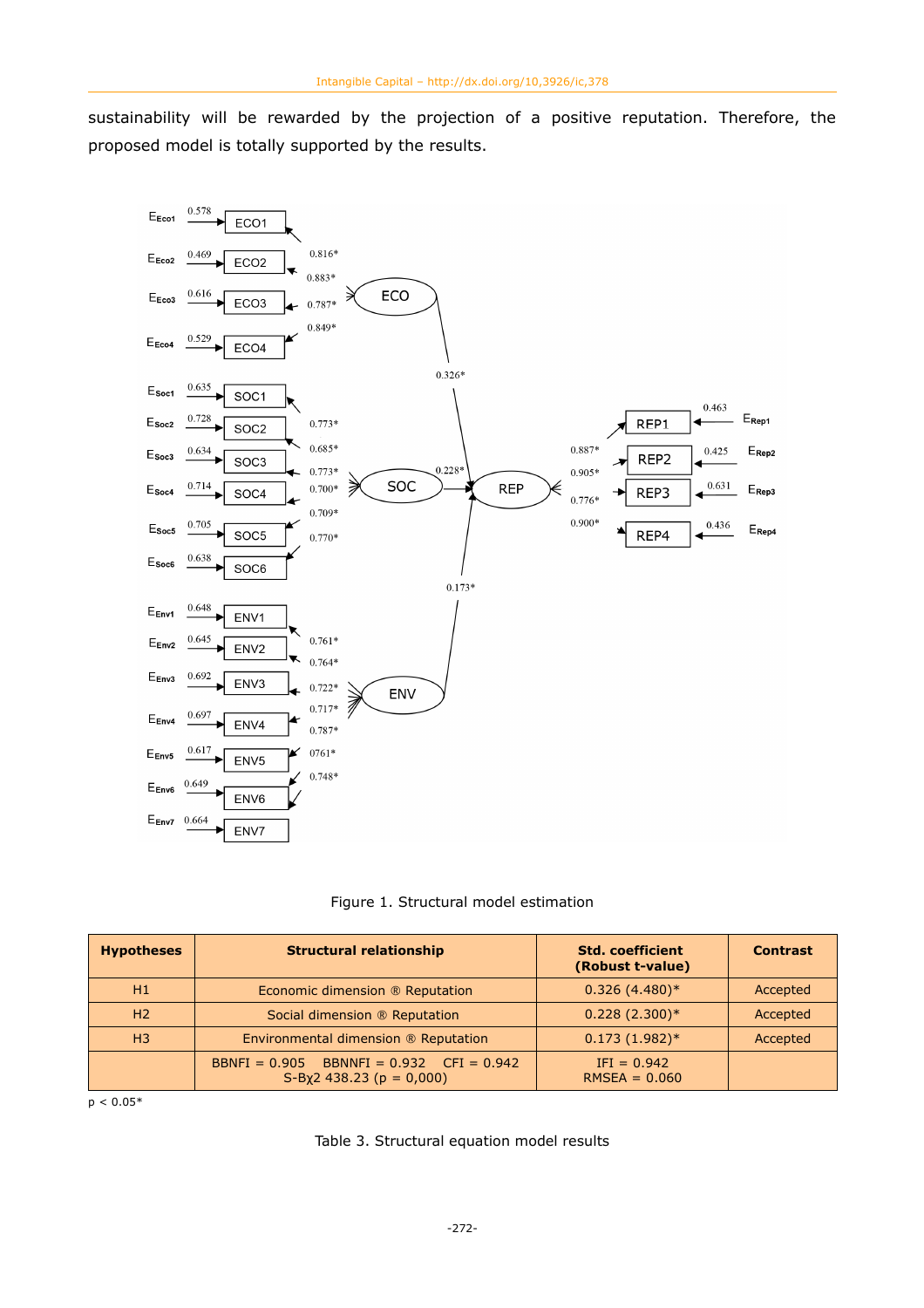#### *Conclusions, limitations and future lines of research*

The results of this study provide support for our argument that the dimensions of sustainability will positively influence corporate reputation as one of the main components of relational capital. The authors have developed a structural equation model to test the hypothesis. The three hypotheses suggest that economic, social and environmental domains of sustainability have a positive direct effect on corporate reputation. In this sense, it seems that the economic and social dimensions of sustainability present the greatest influence on this intangible asset. Such findings are relevant since they add several contributions to the existing academic literature.

Firstly, this study shows that economic sustainability is considered to be the most important dimension to enhance corporate reputation ( $\beta = 0.326$ \*; p < 0.05\*). Therefore, we could generalize that, in order to increase corporate reputation, it is necessary to understand the economic domain from a broader perspective and not only in terms of profit maximization. Thus, companies must reveal information to their stakeholders regarding issues such as obtaining the greatest possible profits, achieving long-term success, improving its economic performance and ensuring their survival and success in the long run. Secondly, social sustainability also encompasses a great influence on corporate reputation ( $\beta = 0.228$ <sup>\*</sup>; p < 0.05\*). Social initiatives such as helping to solve social problems, playing a role in society that goes beyond mere profit generation, actively collaborating in cultural and social events, or committing to improving the welfare of the communities in which companies operate, are actions that companies should devote resources to in order to strengthen reputation. This way, by providing relevant information to stakeholders about the firm regarding sustainability, companies will obtain a competitive advantage based on a good reputation.

This research improves our understanding of reputational capital, corporate reputation and sustainability. Given that limited empirical research addresses the nature and consequences of sustainability in the context of intellectual capital, this study provides a starting point for future work in this area. Our study makes theoretical distinctions between the key dimensions of sustainability and contributes to understanding their effect on a firm's reputation. Empirical support for the role that sustainability dimensions play in corporate reputation encourages both researchers and practitioners to examine the nature, antecedents and consequences of reputational capital.

The present study has a number of implications for practitioners. The most important implication for practitioners is that economic, social and environmental dimensions of sustainability have a direct and positive impact on corporate reputation. This should give managers the argument they need to justify the costs that are associated with sustainable issues. Apart from that, this research allows managers to identify the activities in which companies can devote resources to in order to increase firm's reputation. By knowing these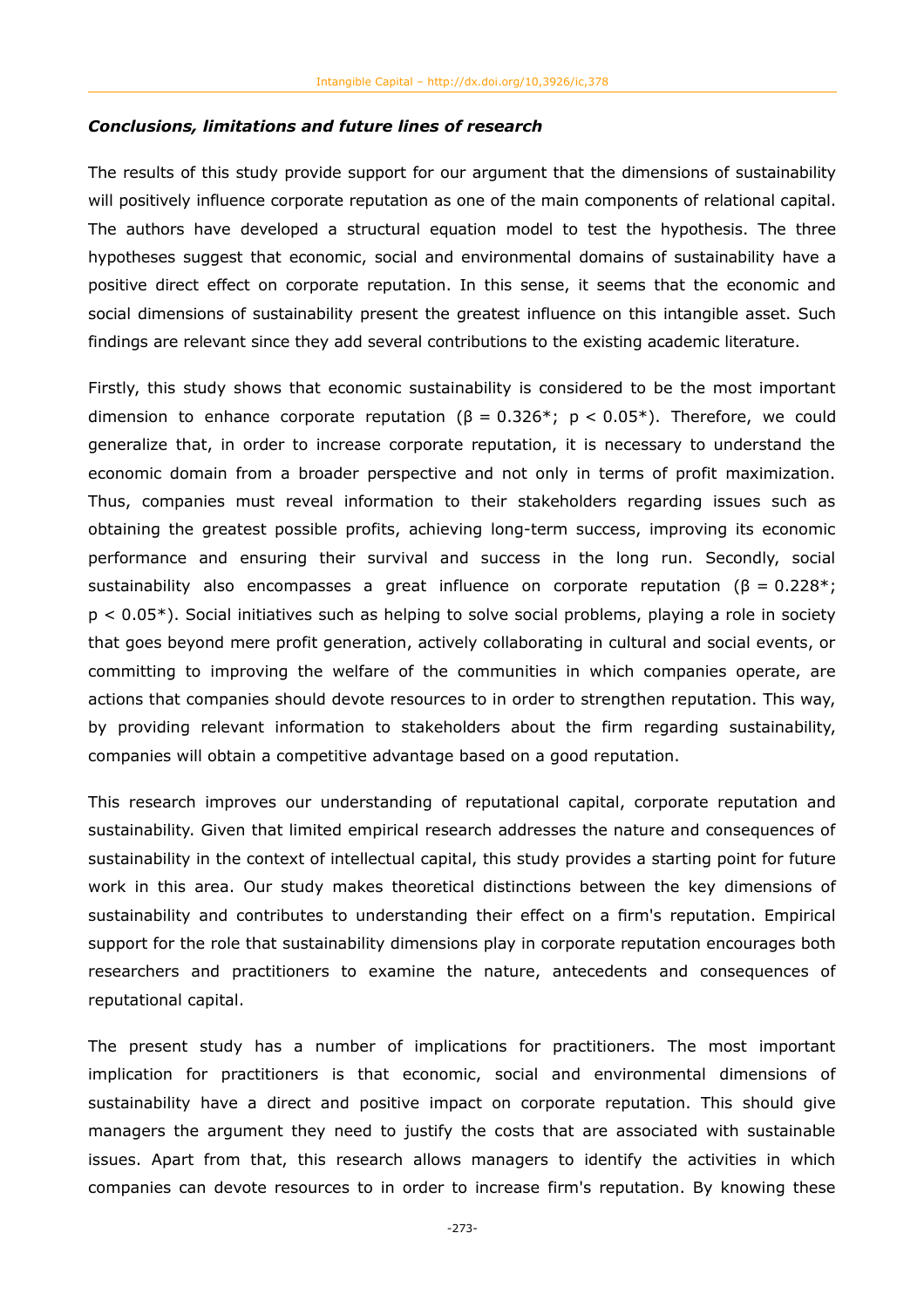specific economic, social and environmental activities, companies can understand, analyze and make decisions in a better way about its sector and about the stakeholders that assess these initiatives. At present, it is not sufficient for managers to know the perceptions that consumers have about companies and the reputation arising from them, but it is also necessary to know the factors causing these perceptions and reputation, so that it is possible for managers to control these aspects efficiently and effectively. Additionally, these findings suggest that the areas of corporate reputation and sustainability are strongly interrelated, so it follows that these concepts could be managed in an integrated way. Companies are encouraged to explore how corporate sustainability and reputation activities could positively be managed jointly, since organizations may manage these concepts in separate business areas.

Finally, to refine the findings of this study, some limitations are outlined. First, relational capital involves several dimensions such as customer, shareholder or community relational processes (Martín de Castro et al., 2004) which have not been incorporated to this study. Thus, future studies may analyze the role of corporate reputation and sustainability in the formation and development of the different relationships that conform relational capital. Secondly, with the enduring international economic and financial crisis, society is deeply concerned with economic sustainability. The complicated economic environment currently experienced worldwide may affect the perceptions of Spanish consumers and their ratings. The crosscutting nature of this research inhibits an understanding of the variations in the perceptions of the customers surveyed over time, suggesting that this research could be expanded by a longitudinal study. Thirdly, the current study has been conducted with consumers of hotel companies in Spain and it is not clear in how far the findings can be generalized to other industries, stakeholders or countries. Future research could extend this research by including different stakeholders' expectations of corporate sustainability and reputation.

#### *References*

- ADAMS, C.A; LARRINAGA-GONZÁLEZ, C. (2007). Engaging with organizations in pursuit of improved sustainability accounting performance. *Accounting, Auditing and Accountability Journal,* 20(3): 333-355. <http://dx.doi.org/10.1108/09513570710748535>
- AHEARNE, M.; JELINEK, R.; RAPP, A. (2005). Moving beyond the direct effect of SFA adoption on salesperson performance: Training and support as key moderating factors. *Industrial Marketing Management*, 34(4): 379-388. <http://dx.doi.org/10.1016/j.indmarman.2004.09.020>
- ANDERSON, J.C.; GERBING, D.W. (1988). Structural equation modelling in practice: A review and recommended two-step approach. *Psychological Bulletin*, 103(3): 411-423. <http://dx.doi.org/10.1037/0033-2909.103.3.411>
- BARNEY, J.B. (1986). Strategic factor markets: Expectations, luck, and business strategy. *Management Science*, 32(10): 1231-1241. <http://dx.doi.org/10.1287/mnsc.32.10.1231>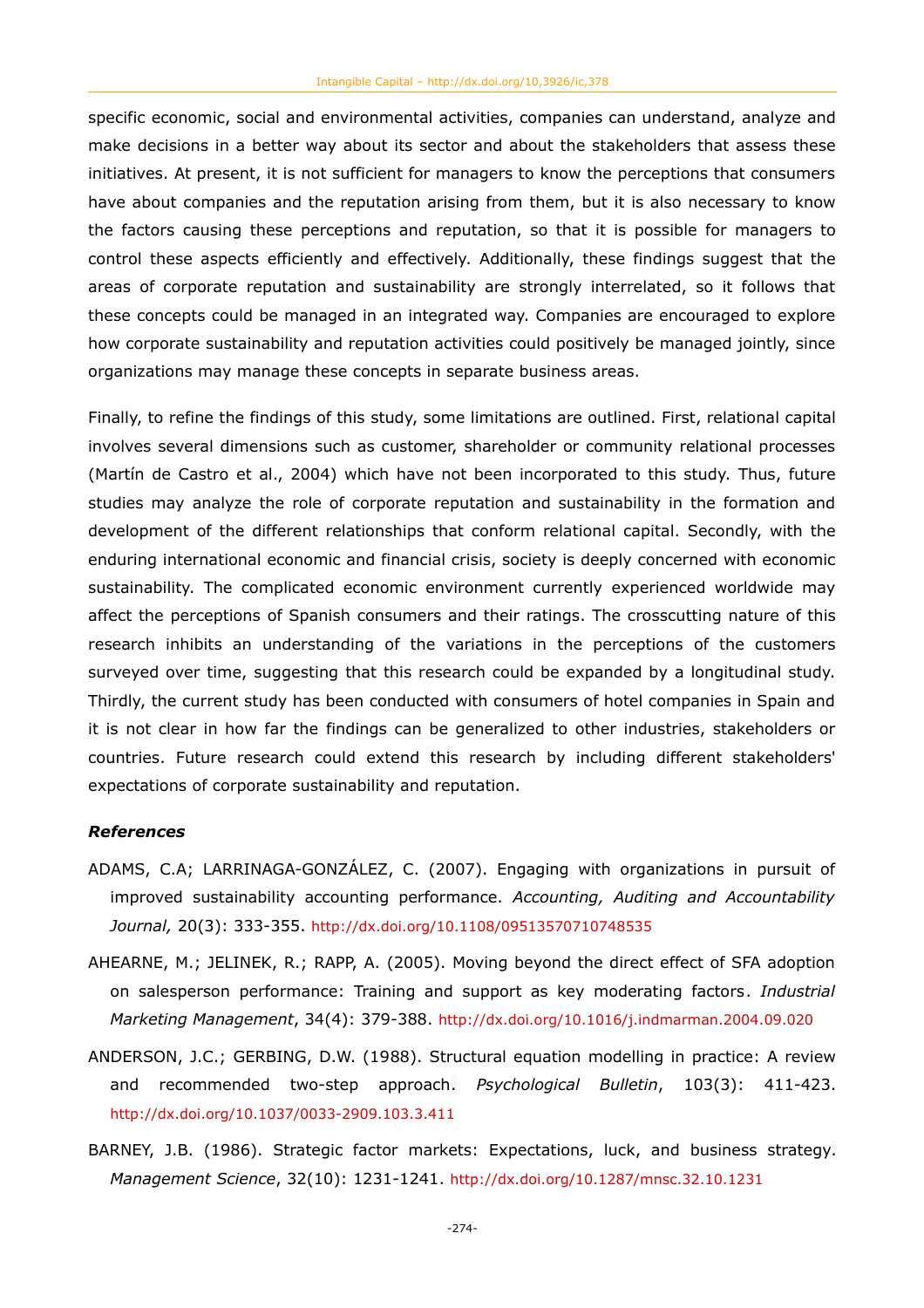- BARNEY, J.B. (2001). Is the resource-based view a useful perspective for strategic research? *Academy of Management Review*, 26(1): 41-56.
- BEBBIGNTON, J.; LARRINAGA-GONZÁLEZ, C.; MONEVA, J.M. (2008). Corporate social responsibility and reputation risk management. *Accounting, Auditing and Accountability Journal,* 21(3): 337-362. <http://dx.doi.org/10.1108/09513570810863932>
- BECKER-OLSEN, K.L.; CUDMORE, B.A.; HILL, R.P. (2006). The impact of perceived corporate social responsibility on consumer behavior. *Journal of Business Research*, 59(1): 46-53. <http://dx.doi.org/10.1016/j.jbusres.2005.01.001>
- BENTLER, P.M. (1995). *EQS structural equations program manual*. Multivariate Software Encino, CA.
- BONTIS, N. (1996). There is a price on your head: managing intellectual capital strategically. *Business Quarterly*, 60(4): 40-47.
- BRENNAN, N.; CONNELL, B. (2000). *Intellectual capital: Current issues and policy implications.* In the 23rd Annual Congress of the European Accounting Association, Munich.
- BUENO, E. (2000). *Perspectivas sobre Dirección del Conocimiento y Capital Intelectual*. I.U. Euroforum Escorial, Madrid.
- CIC (2012). *Model for the Measurement and Management of Intellectual Capital: "Intellectus Model"*. Intellectus Documents, 9/10. Centro de Investigación de la Sociedad del Conocimiento (CIC), Madrid.
- CAVES, R.E.; PORTER, M.E. (2007). From entry barriers to mobility barriers: Conjectural decisions and contrived deterrence to new competition. *Quarterly Journal of Economics*, 91: 241-262. <http://dx.doi.org/10.2307/1885416>
- CENSUS BUREAU (2010). Available at: [http://www.ine.es](http://www.ine.es/)
- CHEN, Y.S. (2008). The positive effect of green intellectual capital on competitive advantages of firms. *Journal of Business Ethics,* 77: 271-286. <http://dx.doi.org/10.1007/s10551-006-9349-1>
- CHEN, Y.S; LAI, S.B.; WEN, C.T. (2006). The influence of green innovation performance on corporate advantage in Taiwan. *Journal of Business Ethics,* 67: 331-339. <http://dx.doi.org/10.1007/s10551-006-9025-5>
- CHOI, S.; NG, A. (2011). Environmental and economic dimensions of sustainability and price effects on consumer responses. *Journal of Business Ethics*, 104: 269-282. <http://dx.doi.org/10.1007/s10551-011-0908-8>
- CORNELL, B.; SHAPIRO, A.C. (1987). Corporate stakeholders and corporate finance. *Financial Management*, 16: 5-14. <http://dx.doi.org/10.2307/3665543>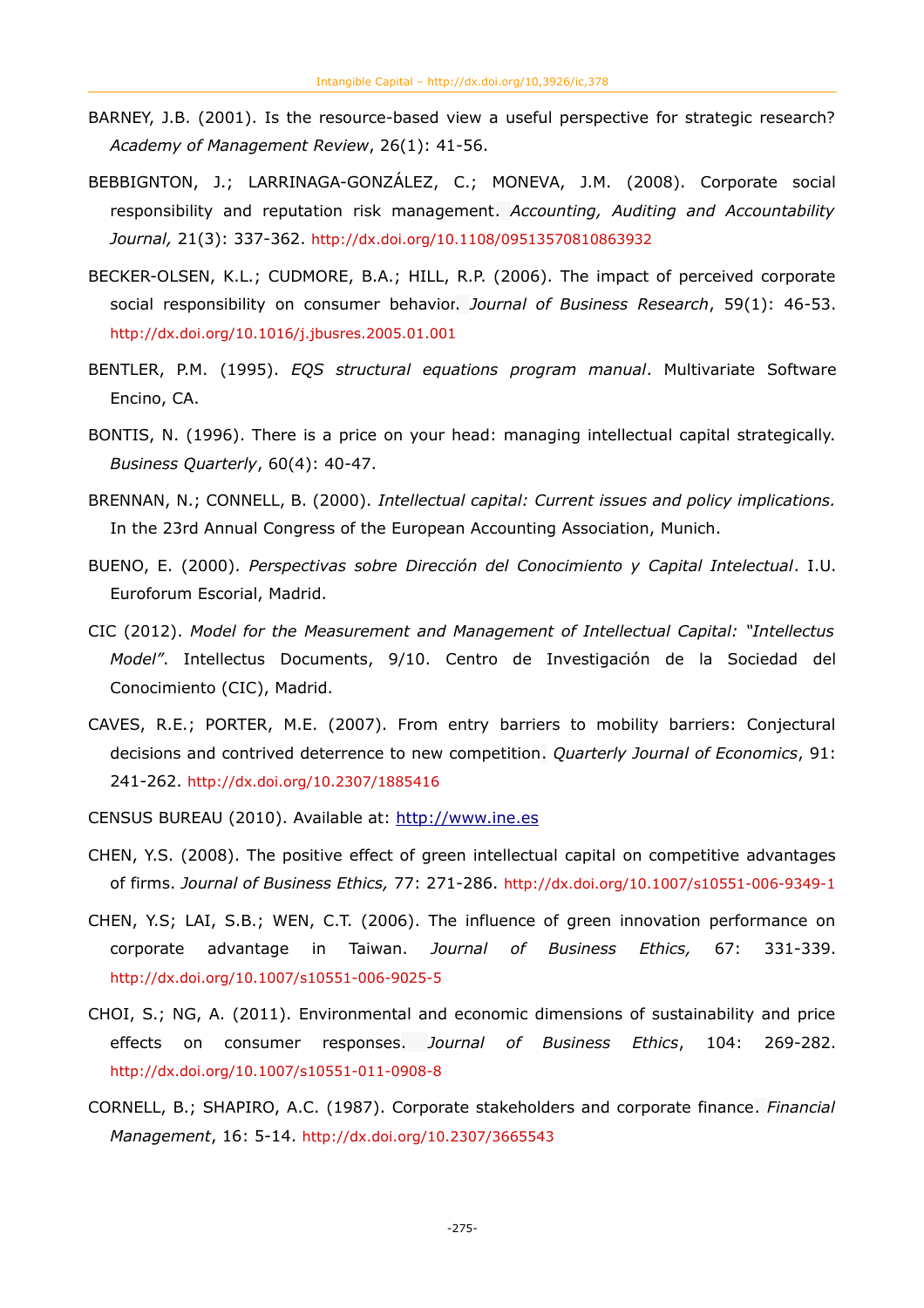- DEAN, A.; KRETSCHMER, M. (2007). Can ideas be capital? Factors of production in the postindustrial economy: A review and critique. *Academy of Management Review*, 32(2): 573-594. <http://dx.doi.org/10.5465/AMR.2007.24351866>
- DE GROSBOIS, D. (2012). Corporate social responsibility reporting by the global hotel industry: Commitment, initiatives and performance. *International Journal of Hospitality Management*, 31(3): 896-905. <http://dx.doi.org/10.1016/j.ijhm.2011.10.008>
- DIERICKX, I.; COOL, K. (1989). Asset stock accumulation and sustainability of competitive advantage. *Management Science*, 35(12): 1504-1513. <http://dx.doi.org/10.1287/mnsc.35.12.1504>
- EDVINSSON, L.; MALONE, M.S. (1997). *Intellectual capital. Realizing your company's true value by findings its hidden brainpower*. Harper Collins Publishers: New York.
- ERDEM, T.; SWAIT, J. (1998). Brand equity as a signaling phenomenon. *Journal of Consumer Psychology*, 7: 131-157. [http://dx.doi.org/10.1207/s15327663jcp0702\\_02](http://dx.doi.org/10.1207/s15327663jcp0702_02)
- FIGGE, F.; HAHN, T. (2005). The cost of sustainability capital and the creation of sustainable value by companies. *Journal of Industrial Ecology*, 9: 47-58. <http://dx.doi.org/10.1162/108819805775247936>
- FOMBRUN, C.J. (1996). *Reputation: Realizing value from the corporate image*. Harvard Business School Press: Harvard.
- FOMBRUN, C.J. (2005). Building corporate reputation through CSR initiatives: Evolving standards. *Corporate Reputation Review*, 8(1): 7-11. <http://dx.doi.org/10.1057/palgrave.crr.1540235>
- FOMBRUN, C.J.; GARDBERG, N.A.; BARNETT, M.L. (2000). Opportunity platforms and safety nets: Corporate citizenship and reputational risk. *Business and Society Review*, 105(1): 85-106. <http://dx.doi.org/10.1111/0045-3609.00066>
- FOMBRUN, C.; SHANLEY, M. (1990). What's in a name? Reputation building and corporate strategy. *Academy of Management Journal*, 33(2): 233-258. <http://dx.doi.org/10.2307/256324>
- FRIEDMAN, A.L.; MILES, S. (2001). Socially responsible investment in corporate social and environmental reporting in the UK: An exploratory study. *British Accounting Review,* 33(4): 523-548. <http://dx.doi.org/10.1006/bare.2001.0172>
- GOODLAND, R (1995). The concept of environmental sustainability. *Review of Ecology Systems*, 26: 1-24. <http://dx.doi.org/10.1146/annurev.es.26.110195.000245>
- GRANT, R.M. (1991). The resource-based theory of competitive advantage: Implications for strategy formulation. *California Management Review*, 33(3): 114-135. <http://dx.doi.org/10.2307/41166664>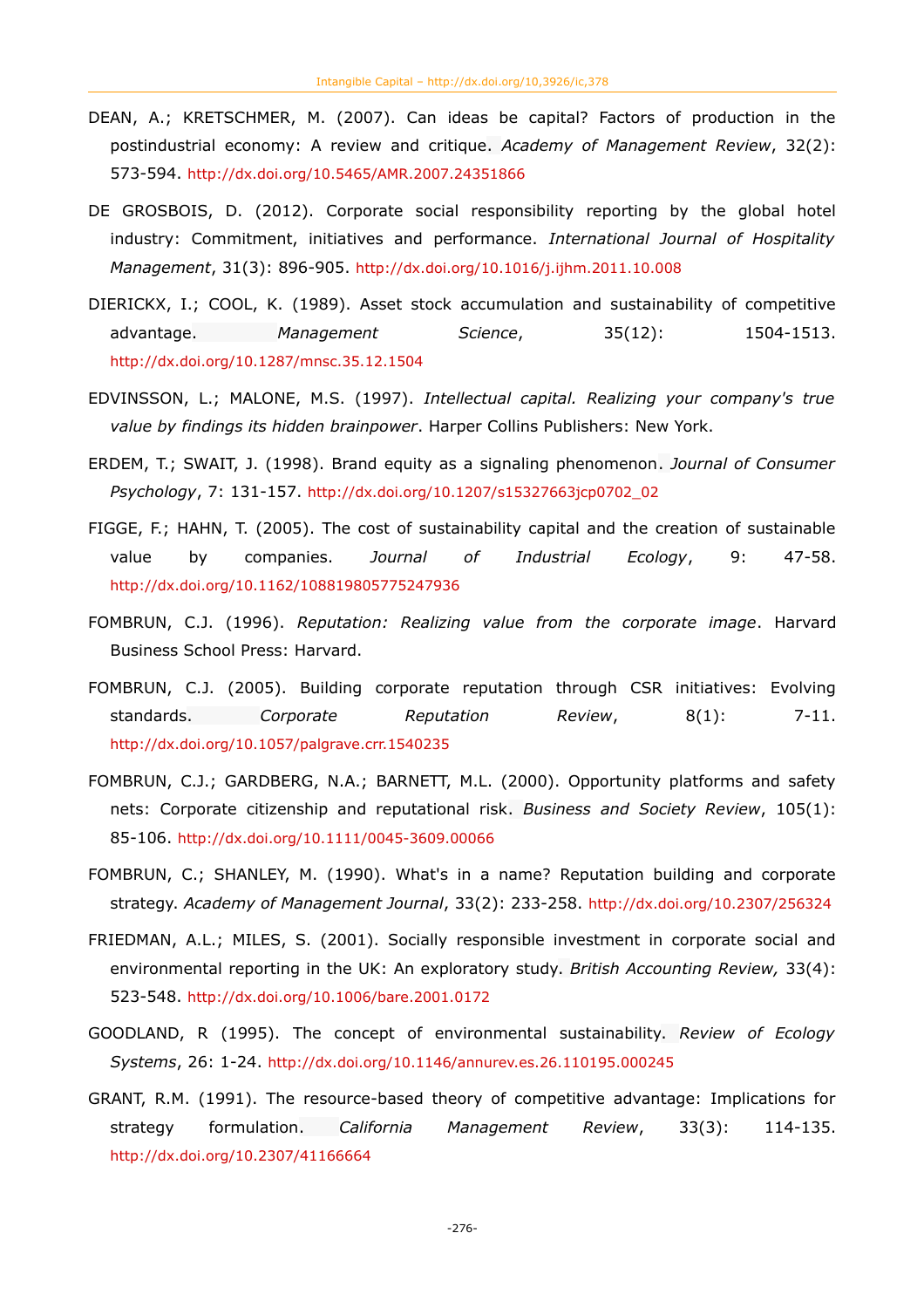- GRANT, R.M. (1996). Toward a knowledge-based theory of the firm. *Strategic Management Journal*, 17: 109-122.
- GRAY, R.; KOUHY, R.; LAVERS, S. (1995). Corporate social and environmental reporting: A review of the literature and a longitudinal study of UK disclosure. *Accounting, Auditing and Accountability*, 8(2): 47-77. <http://dx.doi.org/10.1108/09513579510146996>
- HAIR, J.F.; BLACK, W.C.; BABIN, B.J.; ANDERSON, R.E. (2010). *Multivariate Data Analysis*. Pearson Prentice-Hall: Upper Saddle River.
- HANSEN, M.T.; NOHRIA, N.; TIERNEY, T. (1999). What's for managing knowledge?. *Harvard Business Review*, 77(2): 106-116.
- HAYTON, J.C. (2005). Promoting corporate entrepreneurship through human resource management practices: A review of empirical research. *Human Resource Management Review*, 15: 21-41. <http://dx.doi.org/10.1016/j.hrmr.2005.01.003>
- HORMIGA, E.; BATISTA, R.; SÁNCHEZ, A. (2011). The role of intellectual capital in the success of new ventures. *International Entrepreneurship Management Journal*, 7(1): 71-92. <http://dx.doi.org/10.1007/s11365-010-0139-y>
- KLEIN, J.; DAWAR, N. (2004). Corporate social responsibility and consumers' attributions. *International Journal of Research in Marketing*, 21: 203-217. <http://dx.doi.org/10.1016/j.ijresmar.2003.12.003>
- LEV, B. (2001). *Intangibles management, measurement and reporting*. The Brookings Institution: Washington.
- LUBIN, D.A.; ESTY, D.C. (2010). The Sustainability Imperative. *Harvard Business Review*, 88(5): 42-50.
- LUCE, R.A.; BARBER, A.E.; HILLMAN, A.J. (2001). Good deeds and misdeeds: A mediated model of the effect of corporate social performance on organizational attractiveness. *Business Society*, 40(4): 397-415. <http://dx.doi.org/10.1177/000765030104000403>
- MAIGNAN, I.; FERRELL, O.C.; HULT, G.T.M. (1999). Corporate citizenship: Cultural antecedents and business benefits. *Journal of the Academy of Marketing Science*, 27(4): 455-469. <http://dx.doi.org/10.1177/0092070399274005>
- MARR, B.; ROOS, G. (2005). A Strategy perspective on intellectual capital. In B. Marr (Ed.), *Perspective on intellectual capital. Multidisciplinary insights into management, measurement and reporting*. Elsevier: Boston. <http://dx.doi.org/10.1016/B978-0-7506-7799-8.50007-3>
- MARTÍN DE CASTRO, G.; LÓPEZ, P.; NAVAS, E. (2004). The role of corporate reputation in developing relational capital. *[Journal of Intellectual Capital,](http://search.proquest.com/business/pubidlinkhandler/sng/pubtitle/Journal+of+Intellectual+Capital/$N/25619?accountid=14497)* 5(4):575 585. <http://dx.doi.org/10.1108/14691930410567022>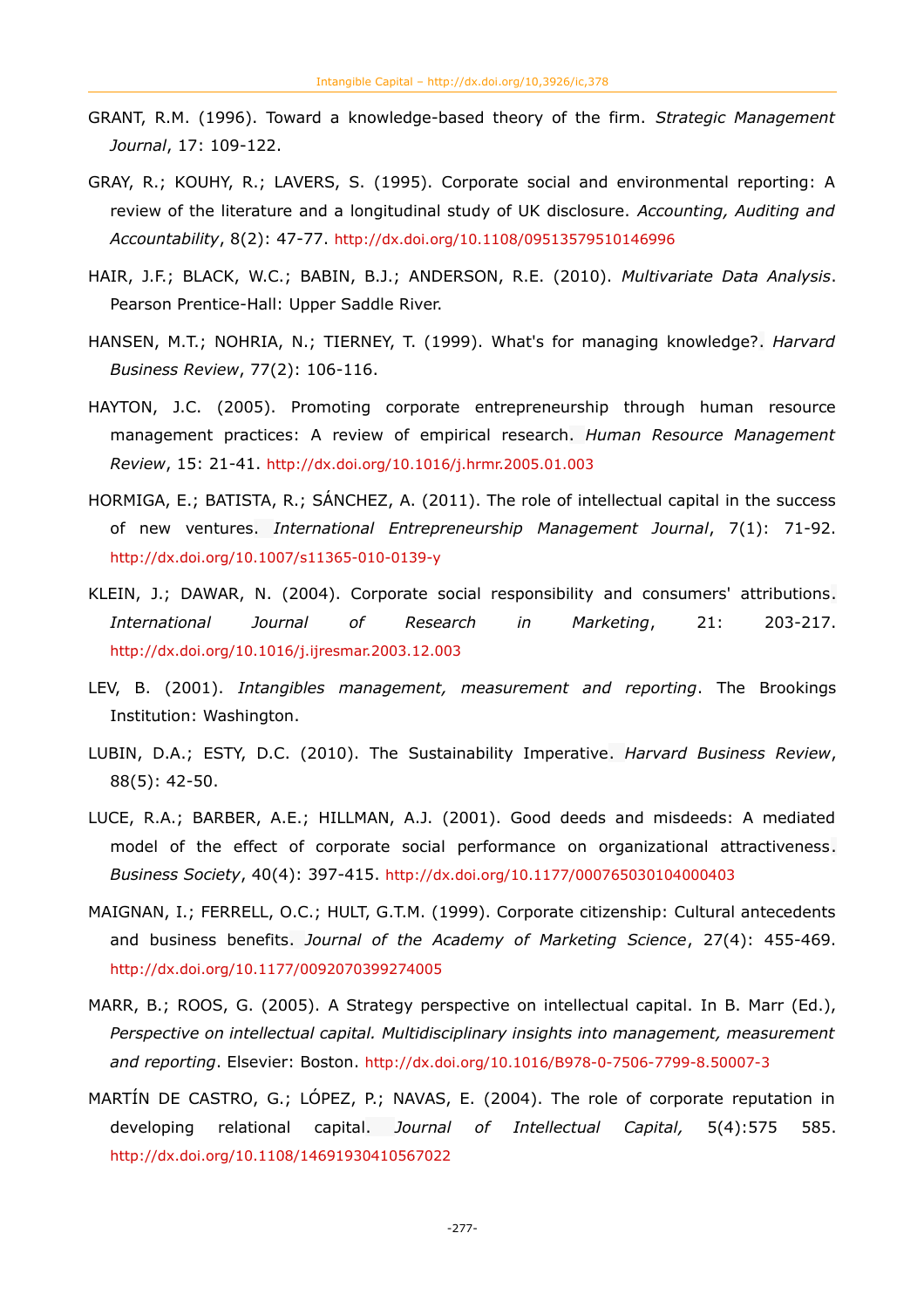MARTÍNEZ, P.; PÉREZ, A.; RODRÍGUEZ DEL BOSQUE, I. (2012). Developing a scale for measuring corporate social responsibility in tourism. In *Marketing to citizens: Going beyond customers and consumers* of the 41st EMAC Annual Conference, Lisbon.

MCKINSEY GLOBAL SURVEY (2010). How companies manage sustainability. Available at:

- [http://www.mckinseyquarterly.com/Energy\\_Resources\\_Materials/Environment/How\\_companies](http://www.mckinseyquarterly.com/Energy_Resources_Materials/Environment/How_companies_manage_sustainability_McKinsey_Global_Survey_results__2558?gp=1) manage\_sustainability\_McKinsey\_Global\_Survey\_results\_\_2558?gp=1
- MILES, M.P.; COVIN, J.G. (2000). Environmental marketing: A source of reputational, competitive, and financial advantage. *Journal of Business Ethics*, 23(3): 299-311. <http://dx.doi.org/10.1023/A:1006214509281>
- MILGROM, P.; ROBERTS, J. (1986). Relying on information of interested parties. *Rand Journal of Economics*, 17: 18-32. <http://dx.doi.org/10.2307/2555625>
- MOHR, L.A.; WEBB, D.J. (2005). The effects of corporate social responsibility and price on consumer responses. *The Journal of Consumer Affairs*, 39(1): 121-147. <http://dx.doi.org/10.1111/j.1745-6606.2005.00006.x>
- PIRSCH, J.; GUPTA, S.; GRAU, S.L. (2007). A framework for understanding corporate social responsibility programs as a continuum: An exploratory study. *Journal of Business Ethics*, 70(2): 125-140. <http://dx.doi.org/10.1007/s10551-006-9100-y>
- POMERING, A.; JOHNSON, L. (2009). Constructing a corporate social responsibility reputation using corporate image advertising. *Australasian Marketing Journal*, 17(2): 106-114. <http://dx.doi.org/10.1016/j.ausmj.2009.05.006>
- ROOS, G.; BAINBRIDGE, A.; JACOBSEN, K. (2001). Intellectual capital as a strategic tool. *Strategic & Leadership*, 29(4): 21-26. <http://dx.doi.org/10.1108/10878570110400116>
- SHETH, J.N.; SETHIA, N.K.; SRINIVAS, S. (2011). Mindful consumption: A customer-centric approach to sustainability. *Journal of the Academy Marketing Science*, 39(1): 21-39. <http://dx.doi.org/10.1007/s11747-010-0216-3>
- SPENDER, J.C. (1996). Making knowledge the basis of a dynamic theory of the firm. *Strategic Management Journal*, 17: 45-62.
- SMITH, P.J. (1992). How to present your firm to the world. *Journal of Business Strategy,* January-February: 32-36.
- SPETH, J.G. (2008). *The bridge at the edge of the world*. Yale University Press: New Haven.
- STEENKAMP, J.B.; VAN TRIJP, H.C.M. (1991). The use of LISREL in validating marketing constructs. *International Journal of Research in Marketing*, 8(4): 283-299. [http://dx.doi.org/10.1016/0167-8116\(91\)90027-5](http://dx.doi.org/10.1016/0167-8116(91)90027-5)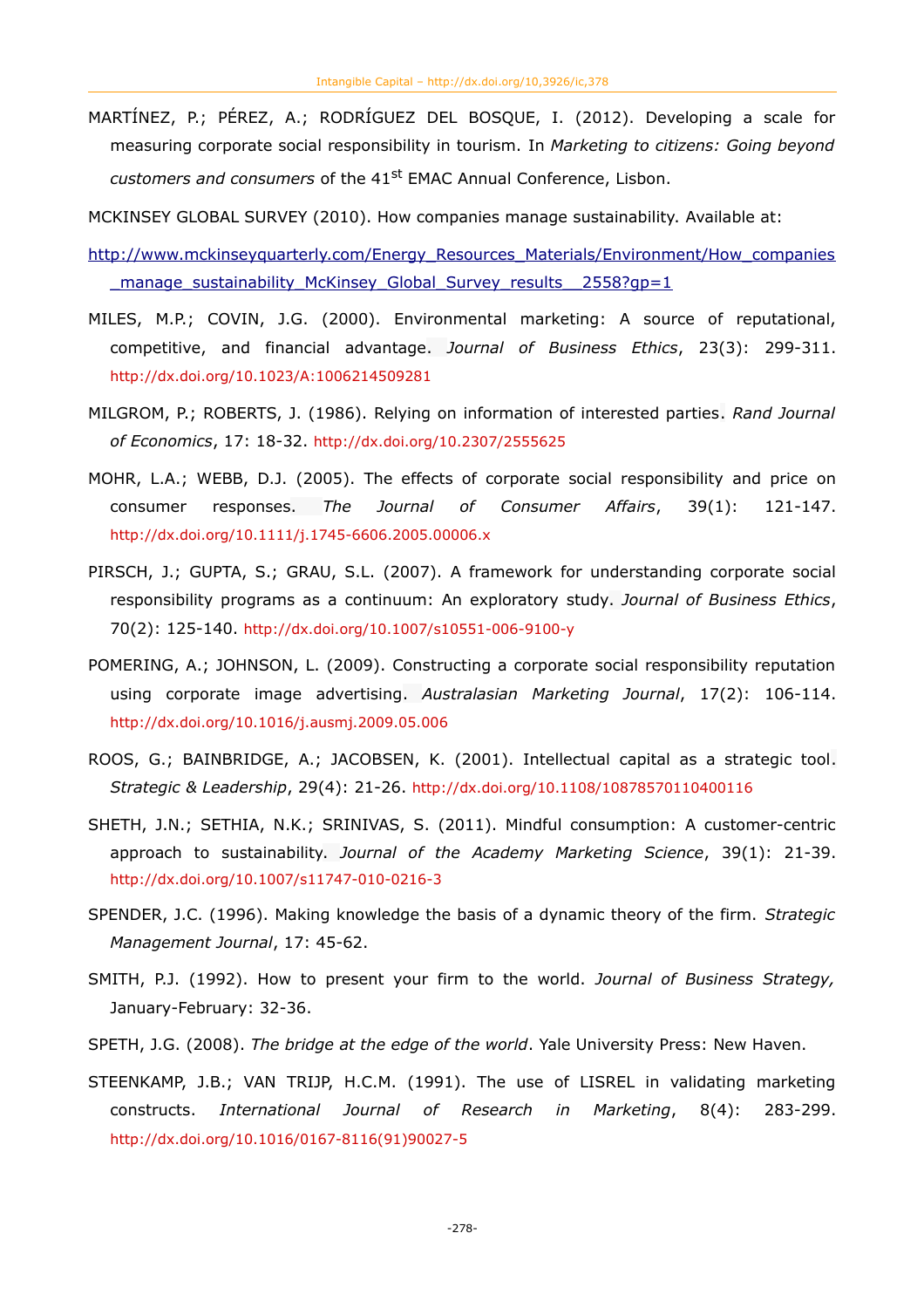- STERN, D.A. (1997). The capital theory approach to sustainability: A critical appraisal. *Journal of Economic Issues,* 31(1): 145-173.
- SULLIVAN, P.H. (1999). Profiting from intellectual capital. *Journal of Knowledge Management*, 3(2): 132-142. <http://dx.doi.org/10.1108/13673279910275585>
- TRESPALACIOS, J.A.; VÁZQUEZ, R.; BELLO, L. (2005). *Investigación de Mercados*. Thomson: Madrid.
- URIEL, E.; ALDÁS, J. (2005). *Análisis multivariado aplicado*. Thomson: Madrid.
- WADDOCK, S. (2002). *Leading Corporate Citizens. Vision, Values, Value Added*. McGraw-Hill: Boston.
- WCED (World Commission on Environment and Development) (1987)*. From one earth to one world: An overview*. Oxford University Press: Oxford.
- WEIGELT, K.; CAMERER, C. (1988). Reputation and corporate strategy: A review of recent theory and applications. *Strategic Management Journal*, 9: 443-454. <http://dx.doi.org/10.1002/smj.4250090505>
- WERNERFELT, B. (1988). Umbrella branding as a signal of new product quality. *Rand Journal of Economics*, 19: 458-66. <http://dx.doi.org/10.2307/2555667>